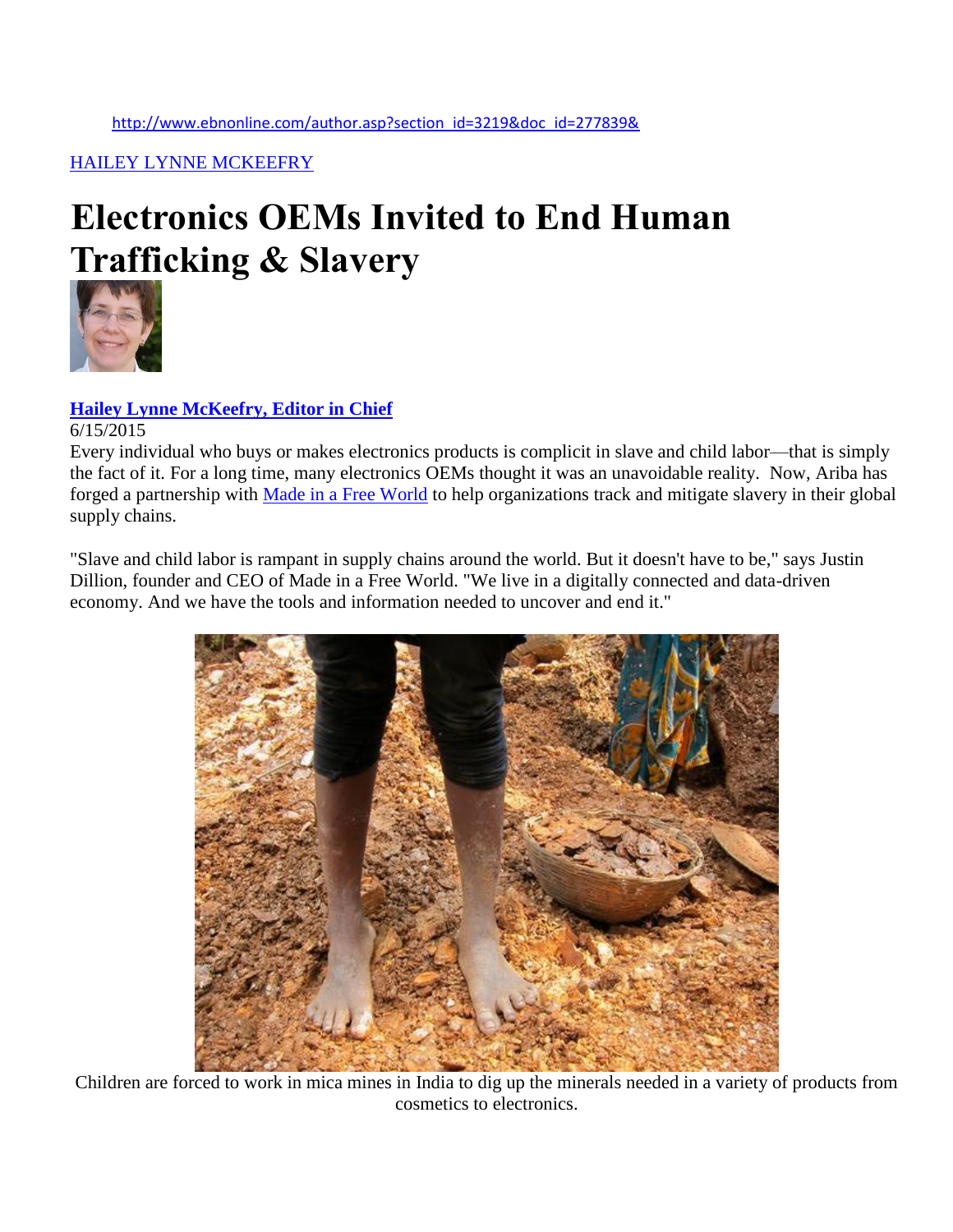The problem of human trafficking has grown to enormous proportions:

- Today, human trafficking has emerged as the world's fastest growing criminal enterprise, growing to become an estimated \$32 billion enterprise globally, according to the [United States Department of](http://oag.ca.gov/human-trafficking)  [Justice.](http://oag.ca.gov/human-trafficking)
- Trafficking occurs in every country in every region of the word, with four out of ten people forced into slave labor (compared to 53% become victims of sexual exploitation), according to the [2014 Global](http://www.unodc.org/documents/data-and-analysis/glotip/GLOTIP_2014_full_report.pdf)  [Report on Trafficking in Persons](http://www.unodc.org/documents/data-and-analysis/glotip/GLOTIP_2014_full_report.pdf) released by the United Nations last year.
- An estimated 20 million to 30 million forced laborers work in global supply chains today from conflict minerals in the Congo to fishing in Thailand to migrant workers in the United States and North America, Made in a Free World estimated.
- The weakest and least powerful, particularly women and children, remain at the greatest risk of being victimized.

The electronics industry has a critical part to play to eradicating human slavery in the supply chain. Ariba and Made in a Free World are working together to help OEMs get the tools they need to find and fight supply chain slavery. "We are building a networked economy of goods out of this," said Dillon. "If every manufacturing supply chain gets on the team, we are going to severely disrupt the business of slavery."

Dillon points out a three-fold challenge and barriers for organizations trying to do the hard work of tackling human trafficking and slavery:

- 1. Supply chain visibility past the first tier of suppliers is difficult, and larger organizations with more suppliers have the most difficult task of all. "The number one challenge is looking beyond tier one and the electronics industry needs to have curiosity and impulse to move beyond tier one. Now, we need to fix what happens one step or few steps beyond that first tier."
- 2. Consumers and stakeholders want their manufacturers to be perfect in terms of results. "They told us that they want to be aligned with good practices, but the goal posts keep getting moved by activists. There's no such thing as a perfect supply chain or a slave-free supply chain, so organizations need to figure out how to define what good is," said Dillon.
- 3. Many efforts end up in negative media scrutiny. "Manufacturers tell us that every time they try to do something good, they get picked on for something else," said Dillon.

The good news is that organizations that move beyond these challenges have every chance of helping the world and creating better business outcomes for themselves. "It's not just about doing good but how do we operationalize the better version of ourselves," said Dillon. "If we have business models that do good in the world but also do well in terms of delivering business benefit, we can finally take part in a bigger conversation."

In an effort to provide tools to do just that, Ariba and Made in a Free World plan to combine the [Ariba](http://cts.businesswire.com/ct/CT?id=smartlink&url=http%3A%2F%2Fwww.ariba.com%2Fsolutions%2Fthe-ariba-network.com&esheet=51119627&newsitemid=20150610005032&lan=en-US&anchor=Ariba+Network&index=5&md5=0b210729cae62e5e92d28e51f498d6df)  [Network,](http://cts.businesswire.com/ct/CT?id=smartlink&url=http%3A%2F%2Fwww.ariba.com%2Fsolutions%2Fthe-ariba-network.com&esheet=51119627&newsitemid=20150610005032&lan=en-US&anchor=Ariba+Network&index=5&md5=0b210729cae62e5e92d28e51f498d6df) a global business-to-business trading platform with more than 1.8 million companies in 190 countries, with the Made in a Free World forced labor database—in order to help OEMs get the information they need to make humanitarian sourcing solutions. "What we've done is curate a pathway to help them discover where there is most impact and to leverage that impact," said Dillon. The tools will be available to all